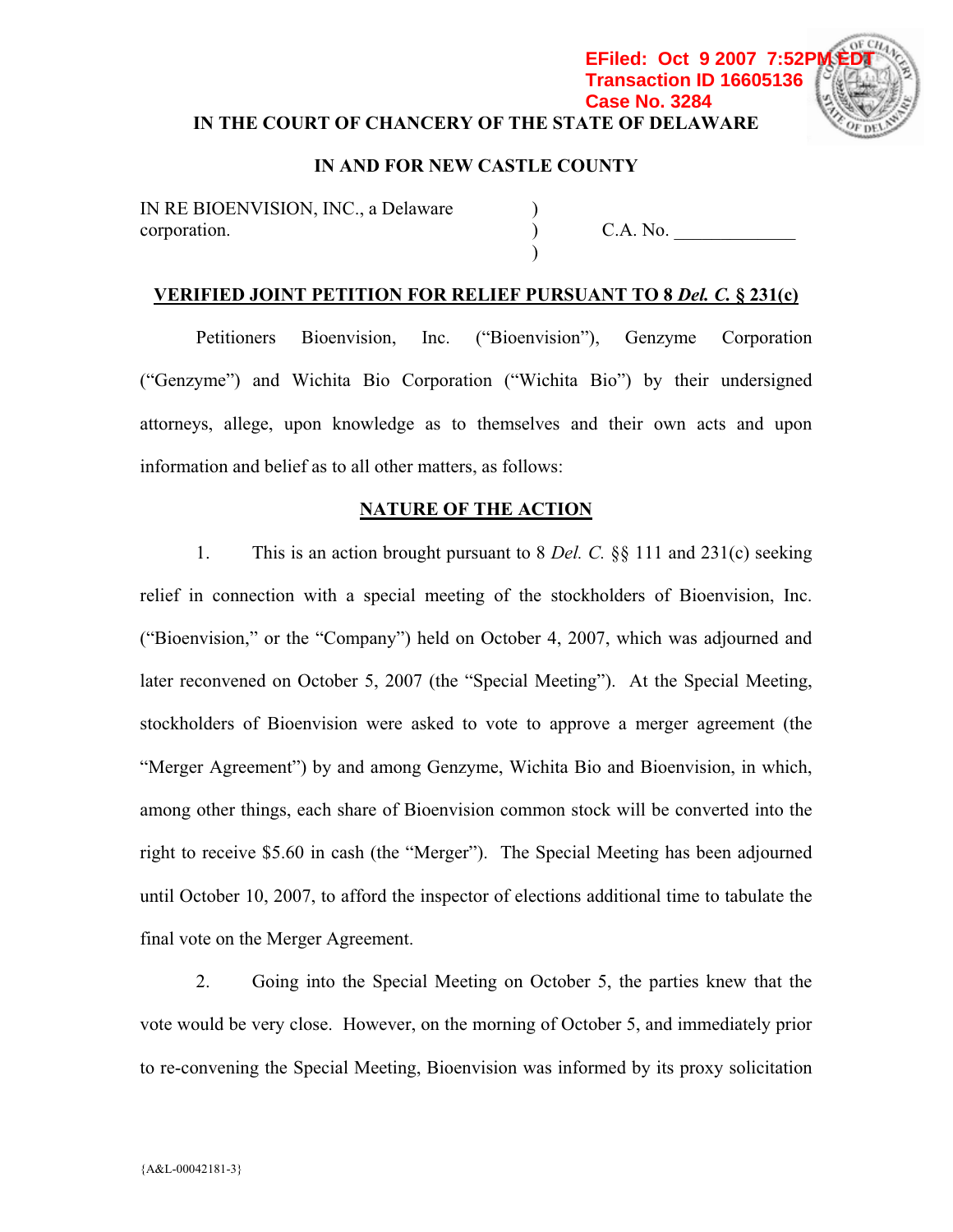firm, The Altman Group, Inc. ("Altman") and by a significant shareholder of Bioenvision shares, that the shareholder (a client of JPM Morgan (the "JPMorgan Client")) had, that morning, issued instructions to vote an outcome-determinative number of shares by proxy, and that another significant shareholder present at the meeting had decided to vote for the Merger what was then believed to be an outcome-determinative number of shares (that is, a number believed to be sufficient to approve the Merger, even if the votes from the JPMorgan Client were not timely received). Relying on that information, which information was ultimately shown to be incorrect in several critical respects, the Chairman of the Special Meeting called the meeting to order and opened and closed the polls before all votes were received by the inspector of elections.

3. Petitioners seek prompt equitable relief, pursuant to 8 *Del. C.* § 231(c), to reopen the polls so that all ballots, proxies or votes may be counted so that the premature closing of the polls on October 5, based on the errors described above and further described herein, does not thwart the will of a majority of Bioenvision's stockholders who exercised their franchise in favor of the Merger.

#### **PARTIES**

4. Petitioner Bioenvision is a publicly held, product-oriented biopharmaceutical company primarily focused on the acquisition, development, distribution and marketing of compounds and technologies for the treatment of cancer, autoimmune disease and infection. Bioenvision's shares are traded on The NASDAQ Global Market under the symbol "BIVN."

5. Petitioner Genzyme is a Massachusetts corporation and a party to the Merger Agreement. As of the record date of September 5, 2007, Genzyme owned 8,398,098 shares of Bioenvision common stock, representing approximately 15.3% of its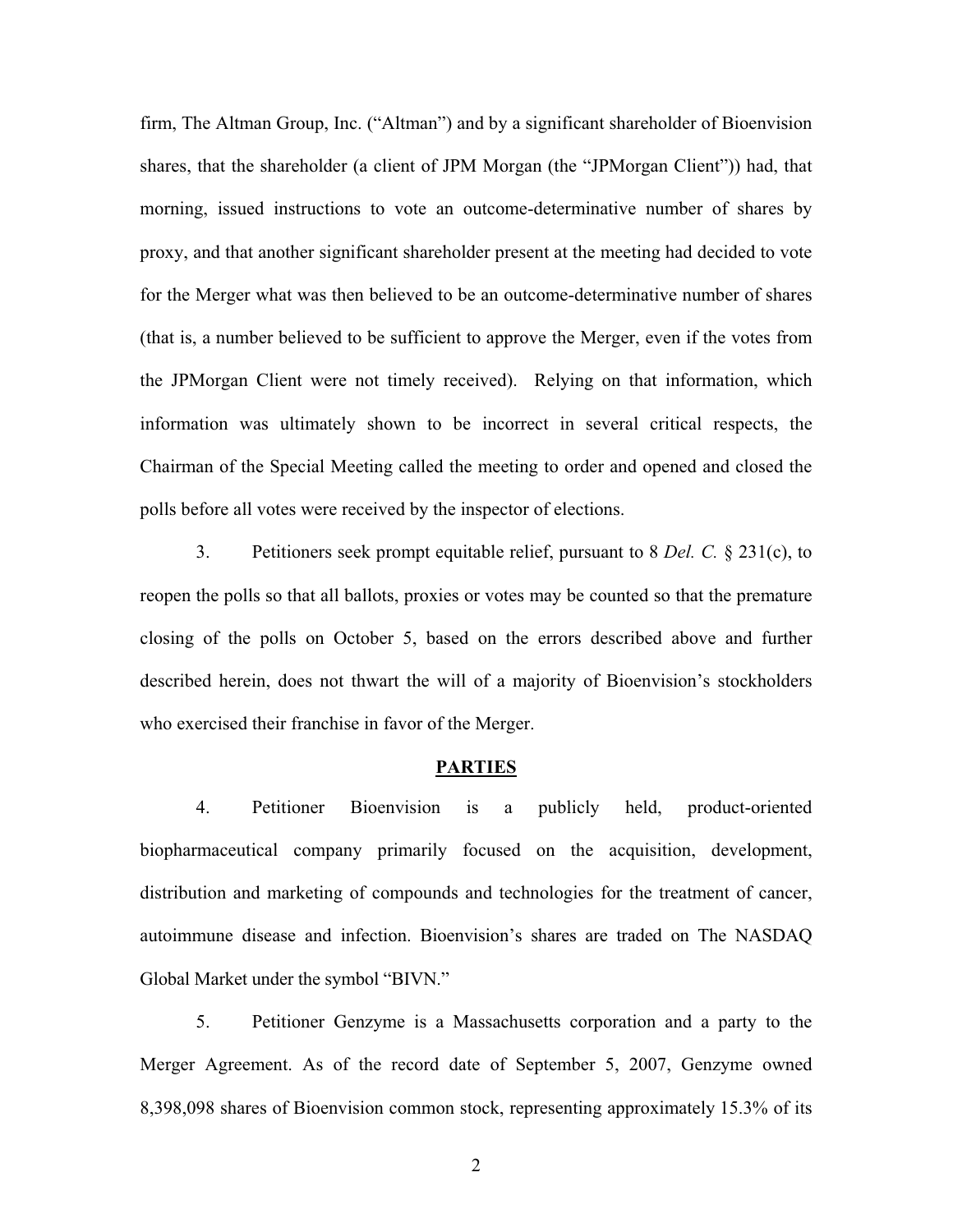outstanding common stock, and 2,250,000 shares of Bioenvision preferred stock, representing 100% of the preferred stock outstanding. The 2,250,000 shares of preferred stock are voted on an as converted basis of a ratio of 2 for 1 and therefore represent 4,500,000 shares of common stock for voting purposes. Accordingly, Genzyme held approximately 22% of the total votes entitled to be cast at the Special Meeting.

6. Petitioner Wichita Bio, a Delaware corporation, is a wholly-owned direct subsidiary of Genzyme and a party to the Merger Agreement. Wichita Bio was formed to facilitate the acquisition of Bioenvision by Genzyme.

#### **FACTUAL BACKGROUND**

#### **A. The Merger Agreement**

7. On May 29, 2007, Bioenvision and Genzyme entered into a definitive agreement and plan of merger, contemplating a two-step process in which Genzyme, through its wholly-owned subsidiary Wichita Bio, would acquire Bioenvision. The Bioenvision Board of Directors unanimously approved the Merger Agreement, which reflected a 50% premium over the 20-day trading average of Bioenvision common stock prior to the announcement of the Merger Agreement.

8. Under the Merger Agreement, the first step of the transaction consisted of a tender offer by Genzyme at \$5.60 per share for all shares of Bioenvision's common stock and \$11.20 per share (plus accrued and unpaid dividends) for Bioenvision's preferred stock (the "Tender Offer"). Under the Merger Agreement, Bioenvision's directors and senior management agreed to tender their shares, as did Perseus-Soros Biopharmaceutical Fund L.P., the owner of 100% of the outstanding preferred stock. The Merger Agreement contains a "minimum tender condition" such that if shares representing at least 50% of the outstanding shares were not tendered prior to expiration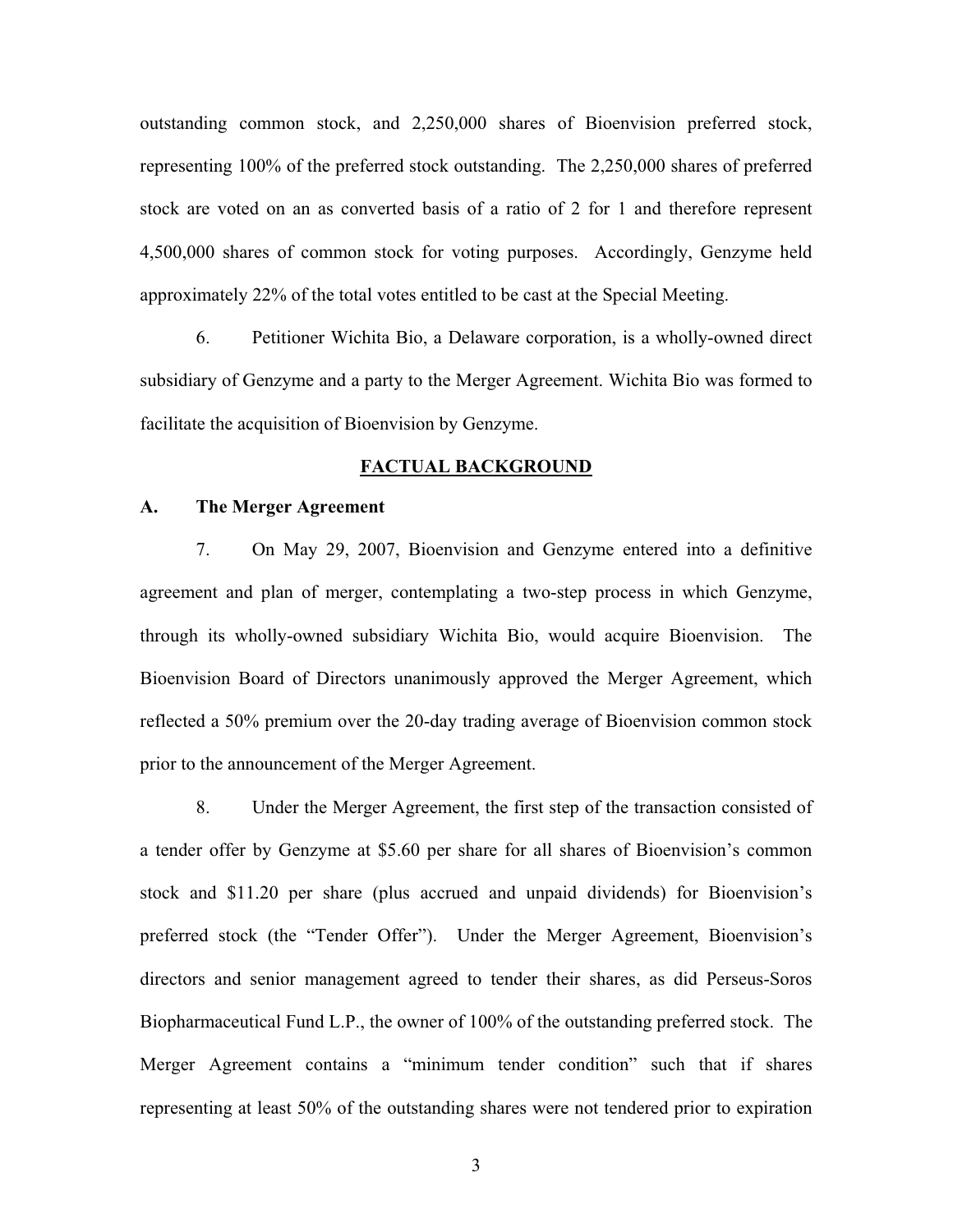of the Tender Offer, Genzyme would not have to close the Tender Offer. However, the Merger Agreement also allowed Genzyme, in its sole discretion, to waive this minimum tender condition and proceed with the Merger if it acquired less than 50% of the outstanding shares.

9. Under the Merger Agreement, the second step of the Merger could have proceeded in one of two ways. First, if Genzyme acquired at least 90% of the shares in the Tender Offer, Genzyme would have been able to effect a statutory short-form merger pursuant to 8 *Del. C.* § 253. Alternatively (and what ultimately took place), in the event that Genzyme did not acquire 90% or more of the outstanding shares in the Tender Offer, the second step would consist of a long-form merger under 8 *Del. C.* § 251. For the longform merger to be approved, a majority of the outstanding shares of Bioenvision stock (including the shares held by Genzyme) must vote to adopt the Merger Agreement.

#### **B. The Tender Offer Period**

10. Genzyme filed its Schedule TO-T Tender Offer Statement on June 4, 2007, and Bioenvision's Board of Directors unanimously recommended the Tender Offer and the Merger to its stockholders in a statement 14D-9 Recommendation Statement filed on June 7, 2007.

11. The Tender Offer expired on July 10, 2007, with 8,398,098 common shares and 2,250,000 preferred shares (which represent 4,500,000 common shares for voting purposes) tendering overall. Although the 50% threshold in the Tender Offer was not achieved, Genzyme waived the minimum tender condition and purchased all the tendered shares. This represented 15.3% of the outstanding common stock and 100% of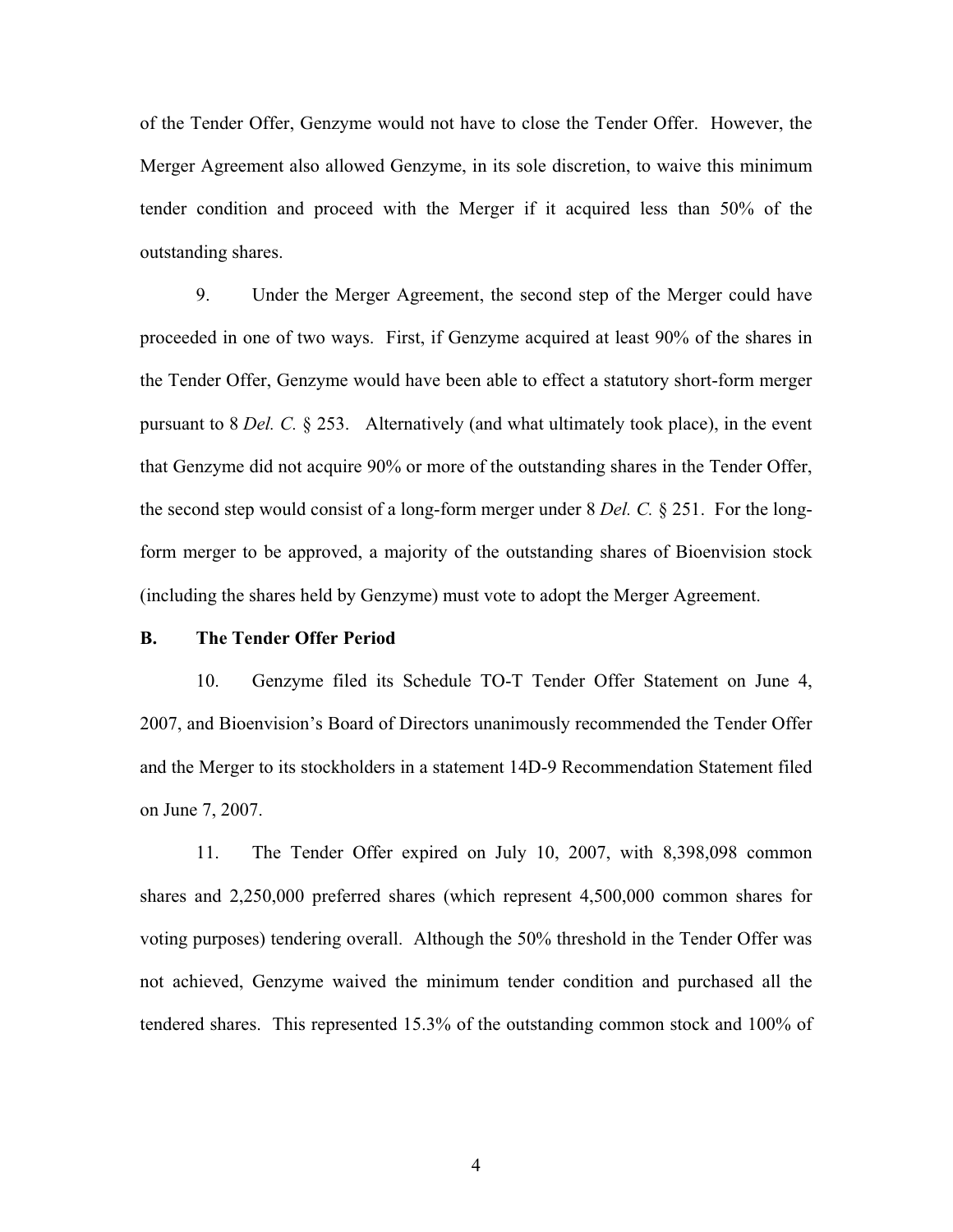the outstanding preferred stock, for a total of approximately 22% of all outstanding Bioenvision common stock on an as-converted basis.

### **C. Bioenvision's Proxy Statement**

12. On September 7, 2007, Bioenvision filed a definitive proxy, setting an October 4, 2007 Special Meeting of stockholders to vote on the Merger. Proxy statements were mailed to all stockholders owning Bioenvision stock on the record date of September 5, 2007. The proxy statement contained the Bioenvision Board of Directors' unanimous recommendation that the stockholders vote in favor of adopting the Merger Agreement.

13. Bioenvision retained Altman to solicit proxies for the October 4, 2007 Special Meeting, and retained American Stock Transfer and Trust Company ("AST") to serve as the inspector of elections. Broadridge (formerly ADP) served its customary role in processing proxies and votes by institutional investors holding Bioenvision shares in street name.

14. Certain minority stockholders of Bioenvision sought to secure an increase in the Merger consideration from Genzyme. In the weeks leading up to the Special Meeting, Genzyme informed Bioenvision and its stockholders on several occasions, including by sending a letter to the Bioenvision Board of Directors on September 27, 2007 with an accompanying press release, that it would not increase its consideration for the Merger above \$5.60 per share.

### **D. The Shareholder Vote**

15. On the morning of October 4, prior to the Special Meeting, Altman issued a report which stated that Bioenvision was approximately 1,338,635 votes short of the majority needed for adoption of the Merger Agreement. The report also listed by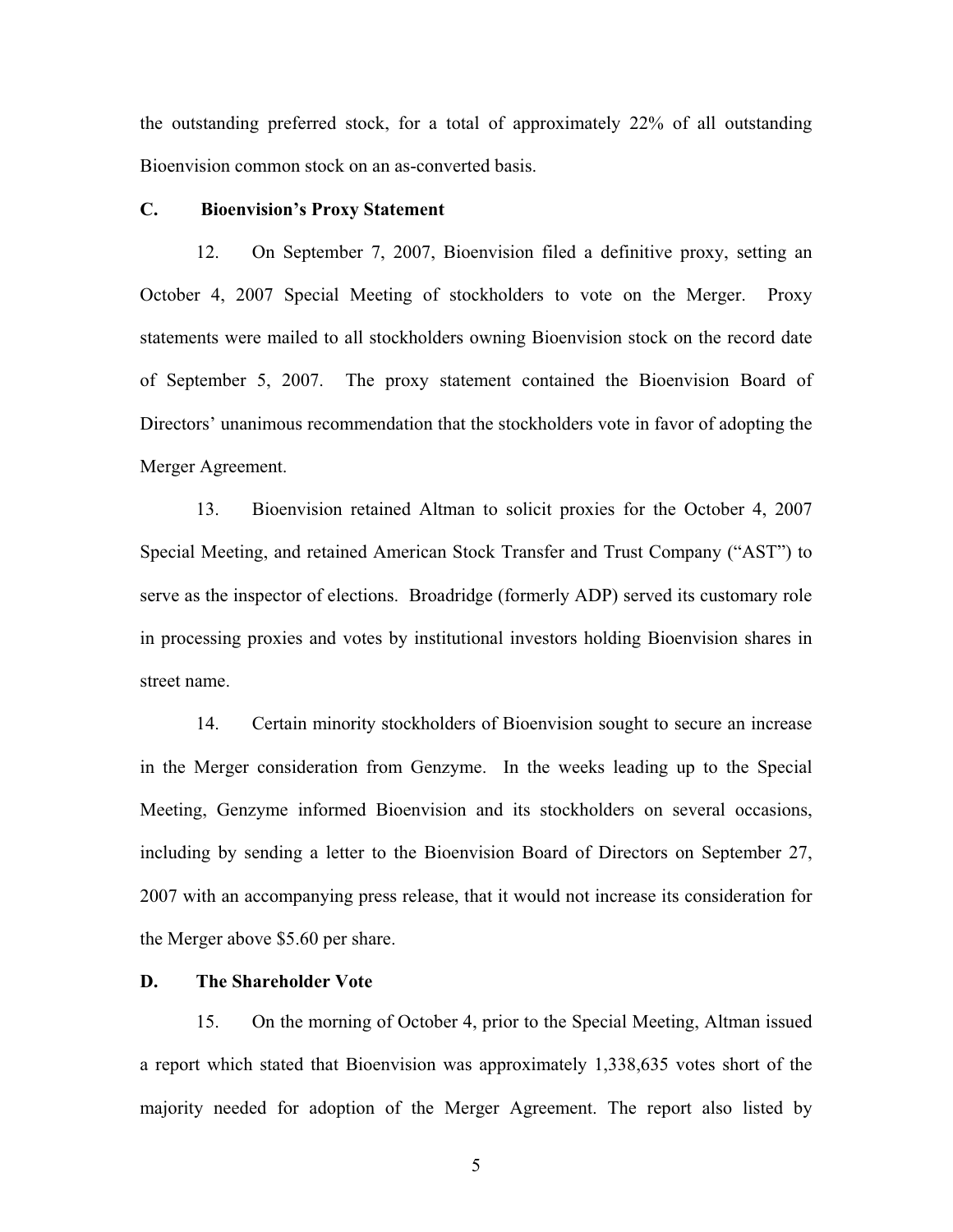shareholder the number of shares that had not yet been voted. Among the major entities who had not yet voted were Ramius Capital Group LLC ("Ramius"), which according to the Altman report held 296,000 shares; SG Americas Securities LLC ("SG"), which according to the Altman report held 1.3 million shares; and the JPMorgan Client, which according to the Altman report held 800,000 voting shares (with a reportedly additional 3.2 million shares on loan). Thus, going into the October 4 Special Meeting, the parties knew that Bioenvision was short of the required vote, but believed that SG and either Ramius or the JPMorgan Client could deliver enough votes for the Merger Agreement to be adopted.

16. Bioenvision CEO Wood, acting as Chairman of the Bioenvision Special Meeting, convened the meeting on October 4, 2007 at approximately 11:30 am. Wood was informed immediately prior to the meeting that an insufficient number of votes had been cast in favor of adopting the Merger Agreement. At approximately 11:31 am, Wood adjourned the meeting until Friday, October 5, 2007 at 11:00 am.

17. Bioenvision issued a press release on the evening of October 4, announcing the adjournment and stating that the Special Meeting would reconvene the following day at 11:00 am. The press release also stated that voting would "remain open until the completion of the reconvened meeting" and that 47% of issued and outstanding shares had voted in favor of the Merger.

18. On the morning of October 5, according to information provided by Altman in an updated report, 935,635 votes were still required for the Merger Agreement to be adopted. Bioenvision understood, based on Altman's report and Altman's previous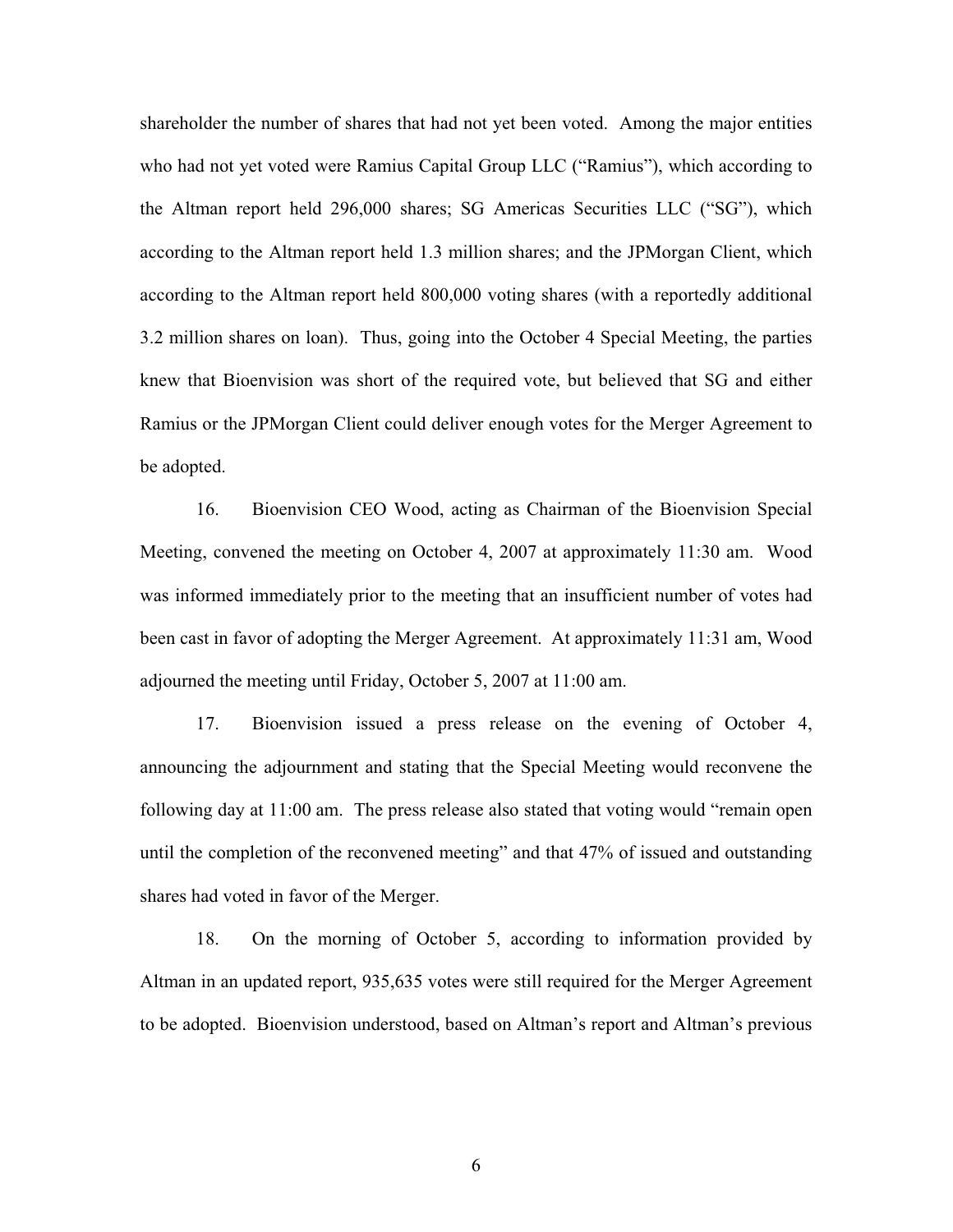statements, that if SG voted to adopt the Merger Agreement, the Merger would be approved.

19. Prior to reconvening the meeting on October 5, Bioenvision was informed that the JPMorgan Client had issued instructions to vote an outcome-determinative number of shares in favor of the Merger.

20. The parties now understand that, at approximately 10:35 am on October 5, the JPMorgan Client instructed JPMorgan to vote its entire position in favor of the Merger. At approximately 11:15 am, JPMorgan communicated this voting instruction to Broadridge, which Broadridge initially refused. At 12:11 pm, after further communication with JPMorgan, Broadridge transmitted the JPMorgan Client's proxy to AST.

21. The Chairman reconvened the meeting at approximately 11:25 am on October 5 and announced that the polls would open at 11:26 am and close at 11:29 am. While the polls were open, SG voted its shares in favor of the Merger. However, unbeknownst to the parties at the time, SG was in a position to vote only 916,000 shares — not 1.3 million as previously reported in error by Altman.

22. At 11:29 am, the Chairman announced that the polls were closed. Bioenvision mistakenly believed that when SG cast its ballot, it voted approximately 1.3 million shares (as opposed to its actual 916,000 shares), resulting in what Bioenvision mistakenly believed to be a majority vote in favor of the Merger Agreement. The Chairman adjourned the meeting until 11:00 am on Wednesday, October 10, 2007, to provide the inspector of elections with additional time to tabulate the vote with respect to approval of the Agreement and Plan of Merger.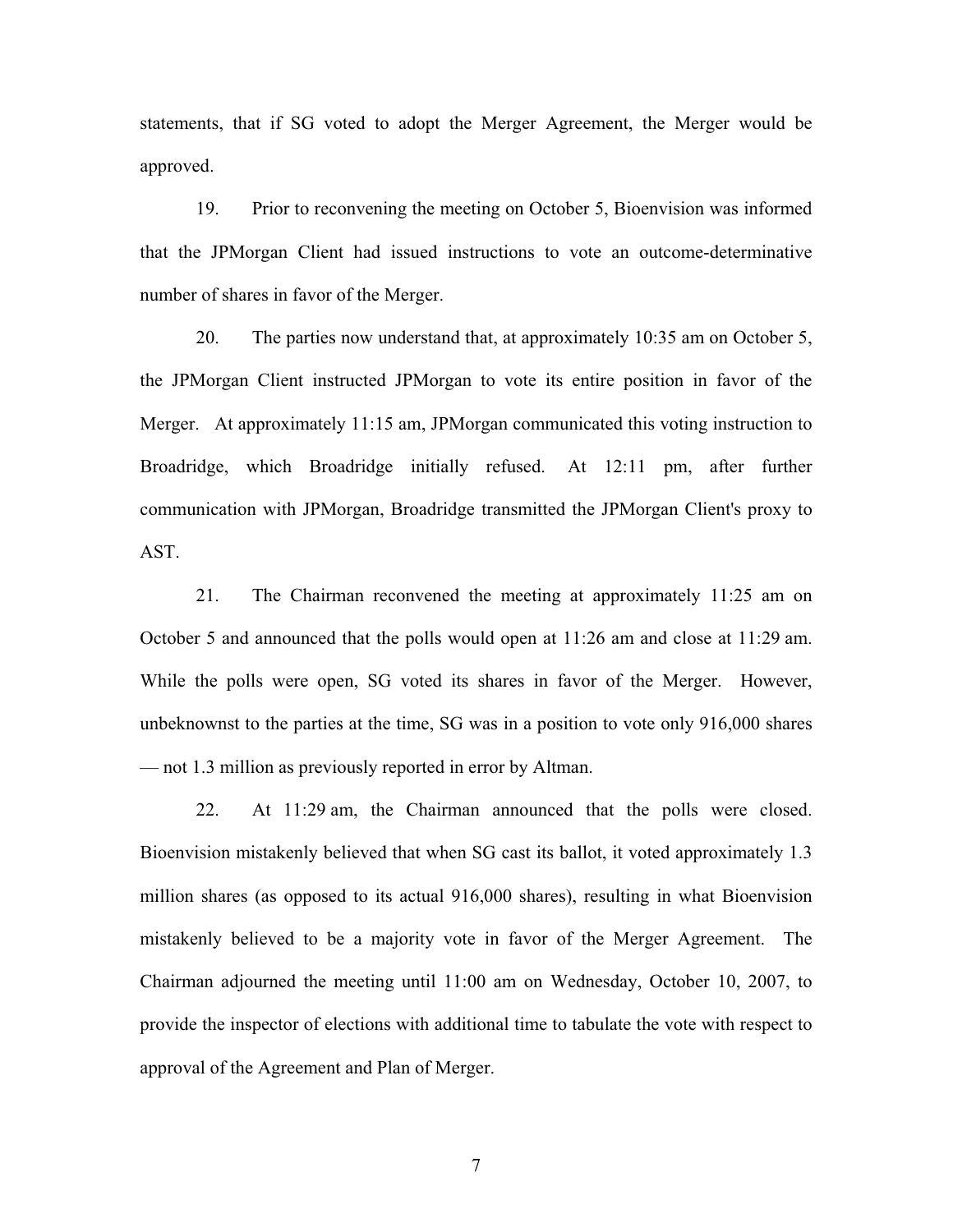23. At around 12:00 noon, the inspector of elections verbally reported to the parties that preliminary results indicated the Merger was 293,000 votes short of approval; this shortage was later determined to actually be 239,000 votes (representing approximately 0.43% of the outstanding shares). At approximately 12:12 pm, the JPMorgan Client's vote of 3.1 million shares was received by AST. If the JPMorgan Client's votes are included, the Merger will pass by 2.8 million votes, with approximately 55% of the outstanding stock on an as-converted basis (representing over 66% of the shares voted) voting in favor of the Merger.

24. Later on October 5, Bioenvision issued a press release announcing the adjournment of the stockholder meeting until October 10, but did not announce a preliminary count of the vote.

25. On October 8, 2007, the JPMorgan Client confirmed to Genzyme that it continues to favor the completion of the Merger.

## **COUNT ONE (For Relief Pursuant to 8** *Del. C.* **§ 231(c))**

26. Petitioners repeat and reallege the foregoing allegations as if fully set forth herein.

27. Section 231 of the Delaware General Corporation Law establishes procedures for counting votes at stockholder meetings. Specifically, Section 231(c) provides:

> No ballot, proxies or votes nor any revocations thereof or changes thereto, shall be accepted by the inspectors after the closing of the polls unless the Court of Chancery upon application by a stockholder shall determine otherwise.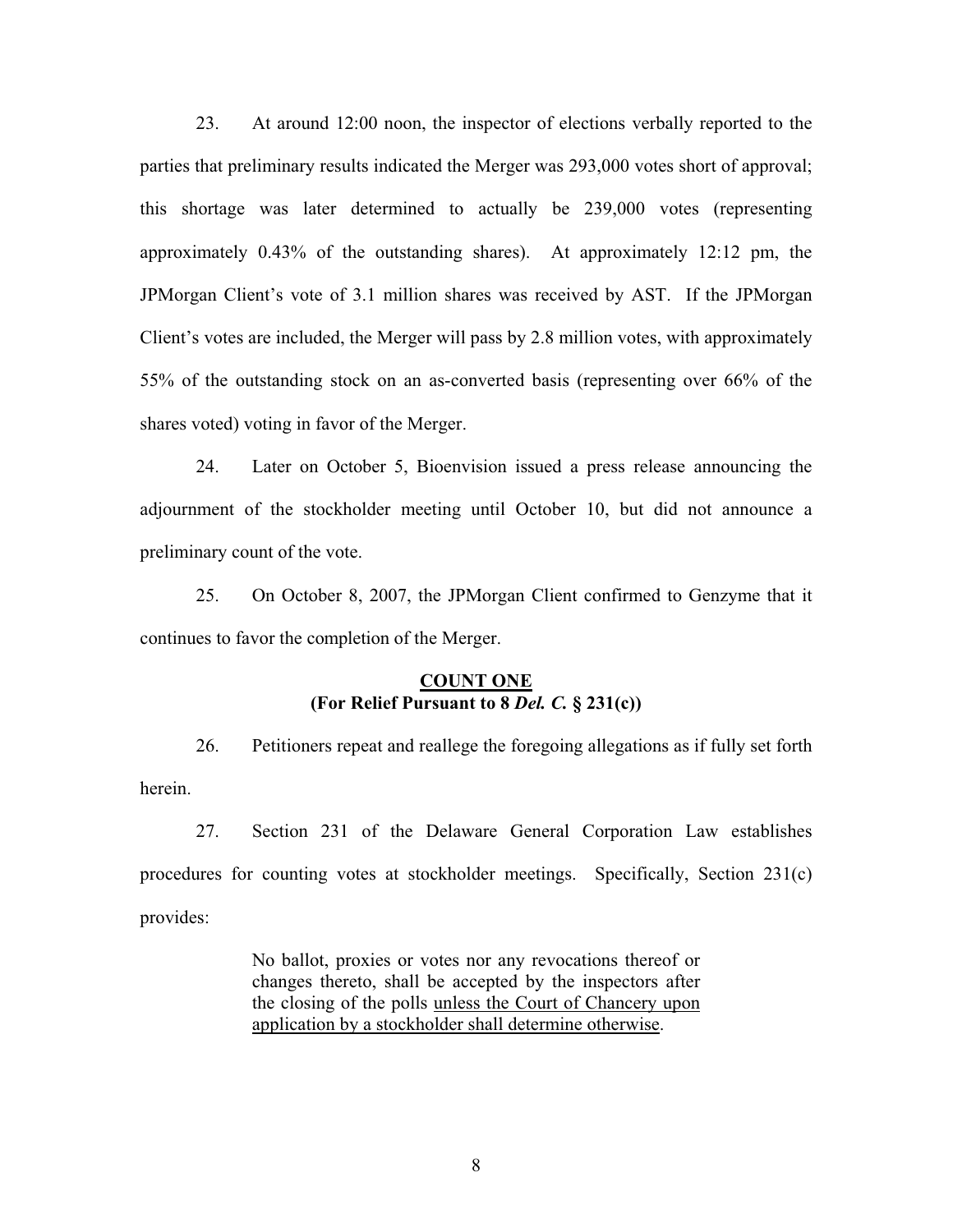8 *Del. C.* § 231(c) (emphasis added). The premature closing of the polls based on errors of fact has prevented the inspector of elections from counting all the ballots, proxies or votes cast, unless this Court, pursuant to Section 231(c), determines that all the ballots, proxies or votes should be counted.

28. As discussed above, multiple errors resulted in the potential disenfranchisement of Bioenvision shareholders. First, the parties received a report that mistakenly stated that Bioenvision was approximately 935,635 votes short of the majority. Second, the parties fully expected SG to vote 1.3 million shares in favor of the Merger and were unaware at the time SG submitted its ballot that it was able to only vote 916,000 shares in favor of the Merger – again, far fewer than expected. Third, the proxy from the JPMorgan Client voting in favor of the Merger was intended to be submitted prior to the closing of the polls. In fact, the JPMorgan Client communicated to Bioenvision that it would be voting its entire position in favor of the Merger and instructed JPMorgan to do so. As already noted, at 11:15 am on October 5, JPMorgan called Broadridge with this voting instruction, which Broadridge asked JPMorgan to confirm in writing via facsimile. At some point between 11:15 am and 11:30 am, JPMorgan faxed written confirmation to Broadridge. AST did not receive a transmission of the JPMorgan Client's vote from Broadridge until 12:12 pm. Fourth, having mistakenly believed that the vote was secured, based on inaccurate information, the polls were prematurely closed.

29. Absent the relief requested below, Bioenvision's stockholders will suffer irreparable harm and could be deprived of a Merger that a majority of Bioenvision stockholders have voted to approve. Petitioners have no adequate remedy at law.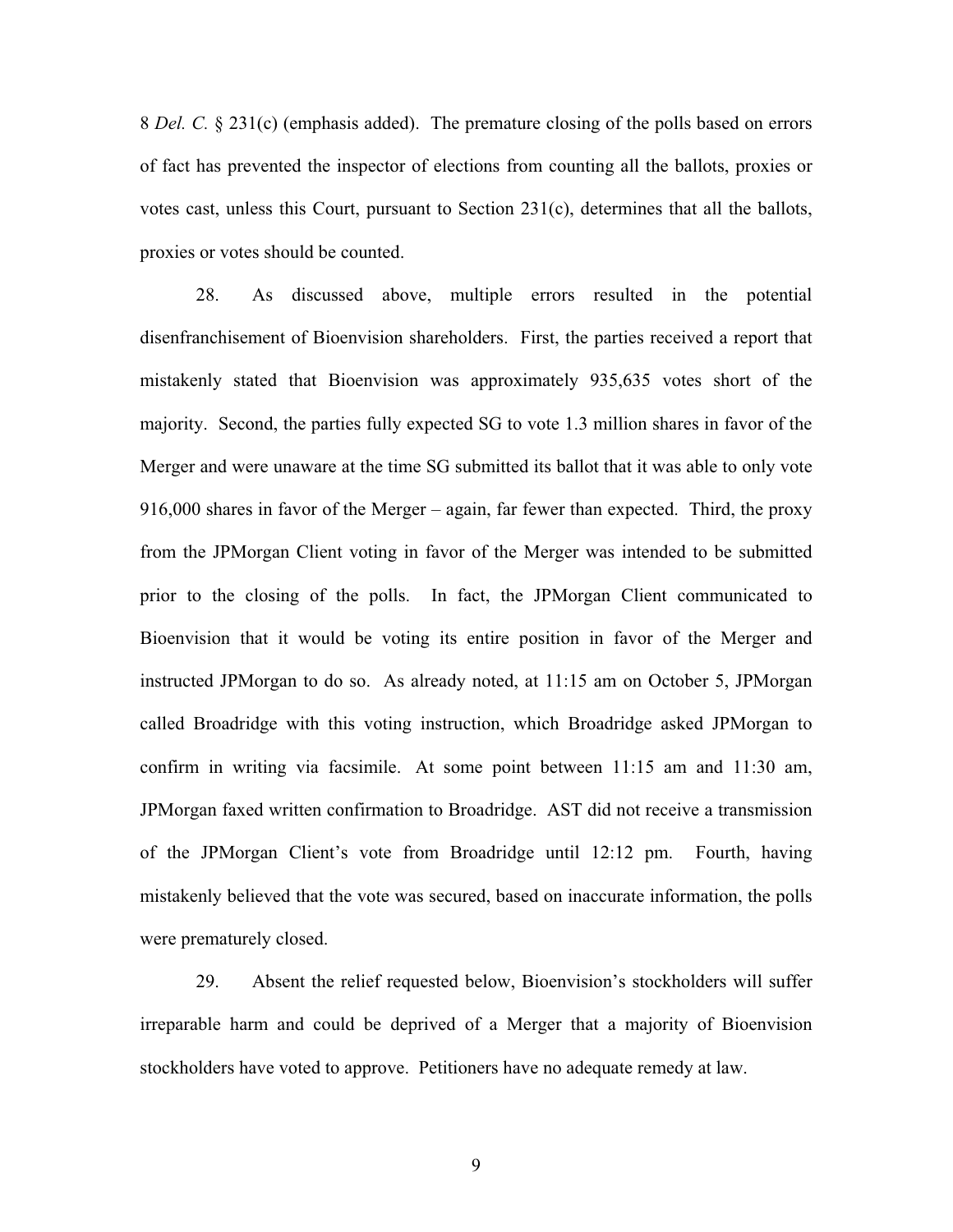#### **PRAYER FOR RELIEF**

WHEREFORE, Petitioners pray for judgment as follows:

A. That, under Count I of the Petition, the Court enter an Order, pursuant to 8 *Del. C.* § 231(c), permitting Bioenvision to (i) upon notice to shareholders as of the record date, to reconvene the special meeting on October 22, 2007, and reopen the polls to receive the ballots, votes or proxies of all Bioenvision stockholders; (ii) accept for consideration by the Inspector all ballots, proxies and votes delivered by holders of Bioenvision stock as of the record date from on or before October 5, 2007, through the closing of the polls on October 22, 2007; and (iii) allow Bioenvision's stockholders to demand appraisal rights prior to the taking of the vote on October 22, 2007.

B. That the Court grant such other and further relief as it deems just and proper.